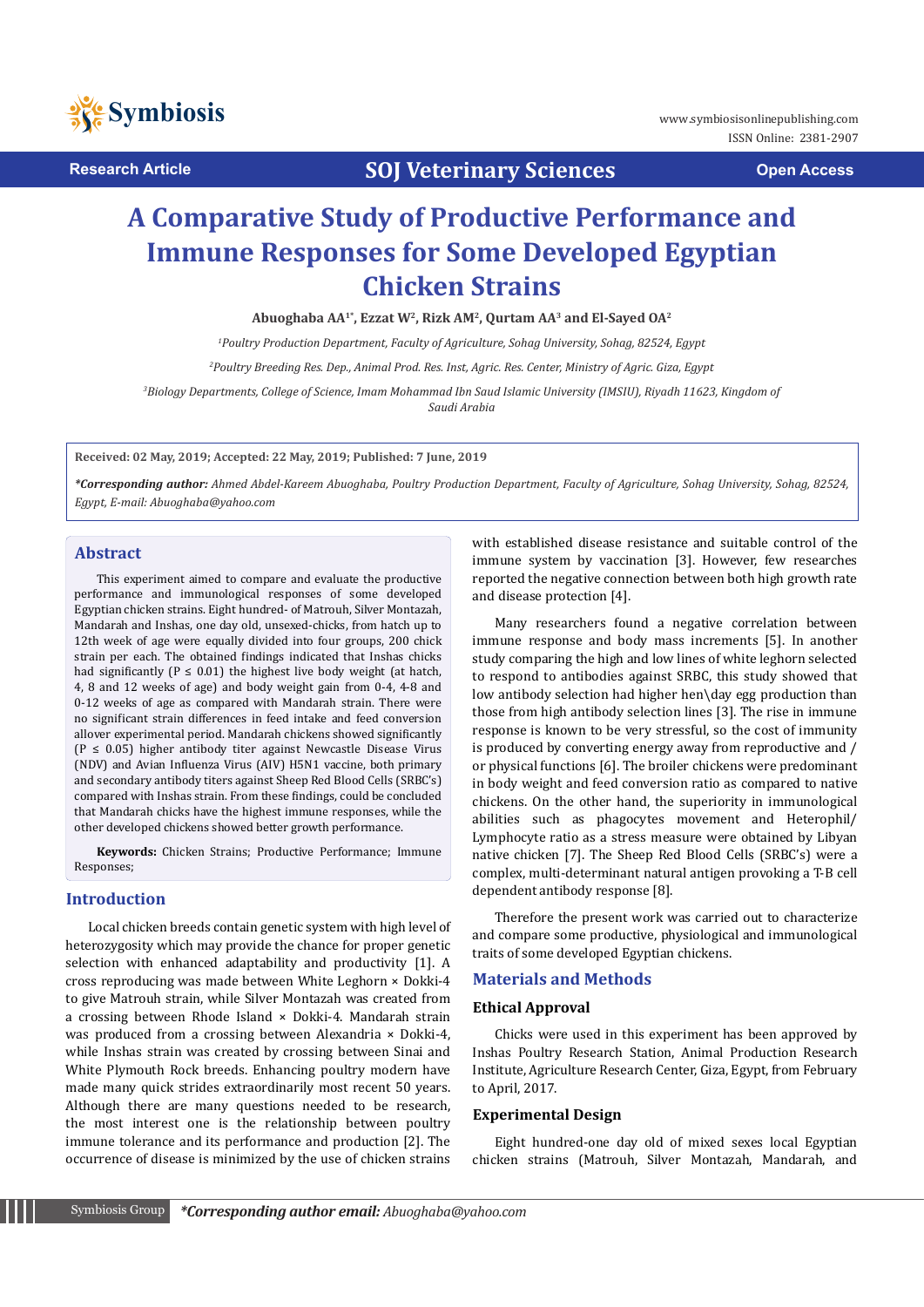Inshas) during the growing period were equally divided into four groups (200 chicks each) in a completely randomized design. All chicks in each group was housed in the floor pens under the same environmental conditions, they divided into four replicates, 50 chicks each.

At day 1 of age, all birds were wing-banded and daily exposed to 24 lighting hours' during the initial two days of age, 16 hours' light at 3-6 days of age and steady 14-hour light from 2 to 12 weeks of age.

The basal experimental diet was formulated according to composition tables for Animal And Poultry Feedstuffs used in Egypt to meet the nutrition requirements of chickens during the experimental period (from one-day old to 12 weeks of age) as shown in table 1 [9]. Birds were kept under similar management and hygienic conditions. Birds were examined against diseases and treated with antibiotics and vaccines to keep them healthy table 2.

| Table 1: Ingredient and chemical composition of the basal diets |                                   |                                   |  |  |  |
|-----------------------------------------------------------------|-----------------------------------|-----------------------------------|--|--|--|
| <b>Ingredients</b>                                              | Starter diet (%)<br>$(0-8$ weeks) | Grower diet (%)<br>$(8-12$ weeks) |  |  |  |
| Yellow corn                                                     | 59.84                             | 65.4                              |  |  |  |
| Soya bean 44%                                                   | 24.2                              | 22                                |  |  |  |
| Wheat bran                                                      | 8.2                               | 3                                 |  |  |  |
| Corn gluten 60%                                                 | $\overline{4}$                    |                                   |  |  |  |
| Dicalcium phosphate                                             | 1.53                              | 1.39                              |  |  |  |
| Limestone                                                       | 1.52                              | 7.44                              |  |  |  |
| NaCl                                                            | 0.37                              | 0.3                               |  |  |  |
| *Vitamin & mineral<br>premix                                    | 0.3                               | 0.3                               |  |  |  |
| L Methionine                                                    | 0.04                              | 0.17                              |  |  |  |
| Total                                                           | 100                               | 100                               |  |  |  |
| <b>Calculated analysis:</b>                                     |                                   |                                   |  |  |  |
| Crude protein (%)                                               | 19.46                             | 15.88                             |  |  |  |
| Metabolizable energy<br>(M.E./kg)                               | 2800<br>2727                      |                                   |  |  |  |
| Ether extract                                                   | 2.983                             | 2.905                             |  |  |  |
| Crude fiber (%)                                                 | 4.124                             | 3.375                             |  |  |  |
| Calcium                                                         | 1.037                             | 3.24                              |  |  |  |
| Av. Phosphorous                                                 | 0.356                             | 0.321                             |  |  |  |
| Lysine                                                          | 0.885                             | 0.767                             |  |  |  |
| Methionine                                                      | 0.375                             | 0.428                             |  |  |  |

\*Premix added to the 1 kg of diet including Vit. A 10000 I.U; vit. D3 2000 I.U; Vit. E 15 mg; Vit. K3 1 mg; vit B1 1mg; vit. B2 5 mg; Vit. B12 10 μg; Vit B6 1.5mg; Niacin 30mg; Pantothenic acid 10mg; Folic acid 1mg; Biotin 50 μg; Choline 300 mg; Zinc 50mg; Copper 4mg; Iodine 0.3 mg; Iron 30mg; Selenium 0.1mg; Manganese 60mg; Cobalt 0.1mg and carrier CaCo3 up to 1kg.

\*\* Calculated analysis according to Feed Composition Tables for animal and poultry feedstuffs used in Egypt (2001).

| Table 2: Vaccination program of chicks |                         |                             |  |  |  |
|----------------------------------------|-------------------------|-----------------------------|--|--|--|
| Age (days)                             | Type of vaccine         | <b>Route of vaccination</b> |  |  |  |
| $\mathbf{1}$                           | Marek's                 | K, Subcutaneous injection   |  |  |  |
| $\mathbf{1}$                           | <b>IBV</b>              | L, Spray                    |  |  |  |
| 7                                      | IBV+NDV                 | K, Subcutaneous             |  |  |  |
| 9                                      | <b>AIV (H9N2)</b>       | K, Subcutaneous injection   |  |  |  |
| 10                                     | Gumboro (d78)           | L, Drinking water           |  |  |  |
| 12                                     | AIV (H5N1)              | K, Subcutaneous injection   |  |  |  |
| 18                                     | Lasota                  | L, Drinking water           |  |  |  |
| 21                                     | IBV+NDV                 | L, Spray                    |  |  |  |
| 25                                     | Gumboro                 | L, Drinking water           |  |  |  |
| 28                                     | $MA5 + CLONE 30$        | L, Drinking water           |  |  |  |
| 37                                     | AIV (H5N1)              | K, Subcutaneous injection   |  |  |  |
| 40                                     | Avian Encephalomyelitis | Wing-wep                    |  |  |  |
| 45                                     | Gumboro                 | L, Drinking water           |  |  |  |
| 50                                     | <b>ILTV</b>             | L, Eye drop                 |  |  |  |
| 70                                     | $MA5 + CLONE 30$        | L, Drinking water           |  |  |  |

## **Studied Traits**

#### **Productive Performance**

All chicks were weighed on individual basis at day 1 posthatch, 4, 8 and 12 weeks of age. Body weight gain, feed intake and feed conversion ratio were recorded every four week intervals up to 12 weeks of age. Feed conversion was calculated as g feed/g gain, as well as the mortality rate was calculated.

#### **Immune Responses Evaluation**

#### **Humoral Antibody Titers against NDV and AIV virus**

All chicks were vaccinated against Newcastle Disease Virus (NDV) at 7, 18, 28 and 70 days of age. While they were injected to vaccinate against Avian Influenza Virus (AIV) of the subtype (H5N1) at 12 and 37 days of age. At 84 days of age, blood samples (1 ml/bird) were drawn from wing vein at random from 20 birds from each strain. Non-heparinized tubes were used to collected blood samples, then they centrifuged at 3000 rpm for 15 minutes. Blood serum was separated and stored at -20°C until analyses were carried out. Serum antibody titer against NDV was determined using Log2 of the hemagglutination inhibition test [10]. Moreover, antibody titers against avian influenza virus by haemagglutination inhibition assays were done [11]. The type of antigens used to test HI against NDV and AI of the H5N1 subtype was purchased from Egy. Flow company. All vaccines were purchased from the Veterinary Serum and Vaccine Research Institute, Cairo, Egypt.

## **Evaluation of Primary and Secondary Humeral Immune Response against SRBCs**

Sheep Red Blood Cells (SRBC's) are used as T-dependent antigens to quantify the primary and secondary humeral antibody titer. With regard to primary antibody titer (1ry Ab)

**Citation:** Abuoghaba AA, Ezzat W, Rizk AM, El-Sayed OA, Qurtam AA, (2019) A Comparative Study of Productive Performance and Page 2 of 7 Immune Responses for Some Developed Egyptian Chicken Strains. SOJ Vet Sci 5(1): 1-7. DOI:10.15226/2381-2907/5/1/00167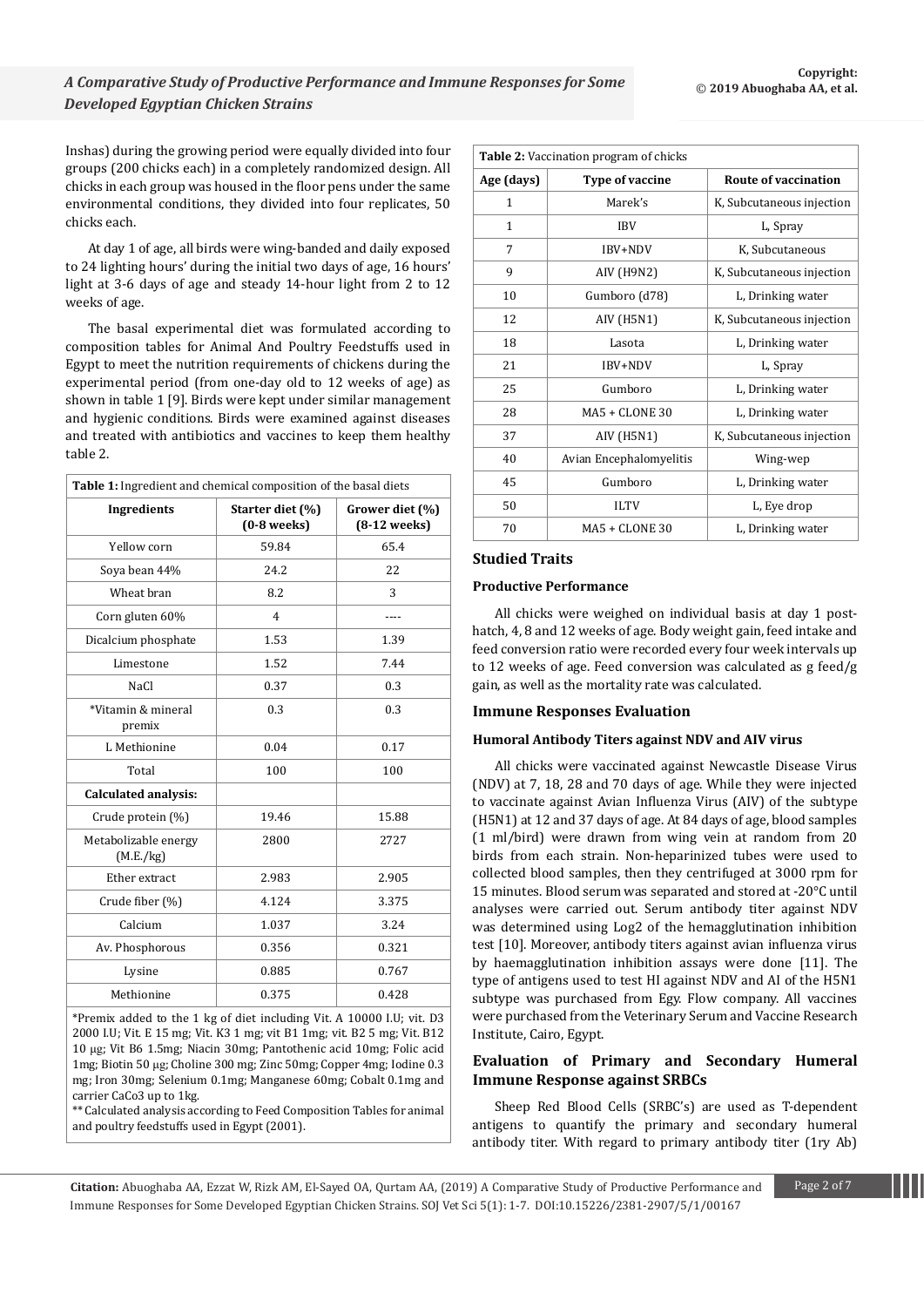40 birds from each strain were injected intramuscularly with 0.5 ml of 10% SRBC's suspension at 4 weeks of age. Then the blood samples were collected twice at 7 and 14 days post-injection. Regarding secondary antibody titer (2ry Ab), booster injection of SRBC's suspension was induced using the same 40 birds/strain. Similarly the blood samples were drawn at 7 and 14 days postbooster injection. Approximately 2 ml of blood sample was drawn from the wing vein of each bird to be placed in non-heparinized tubes and allowed to clot. Then the samples were centrifuged at 3000 rpm for 15 minutes to separate serum. Antibodies against SRBC's were measured by the micro hemagglutination test [12]. Titers were expressed as the log2 of the reciprocal of the highest dilution giving complete agglutination.

## **Statistical Analysis**

Data were statistically analyzed using the least square analysis of variance according to Snedecor and Chochran [13] using the General Linear Model Procedure (SAS) [14] at the 5% level of significance as the following model:

#### Yij =  $\mu$  + Ni +  $e_{ii}$

Where:  $Y_{ij}$  = any observation,  $\mu$  = Overall mean,  $N_i$  = Effect of strains (i =  $1...4$ ),  $e_{ii}$  = Experimental random error.

All percentages, data were transferred to percentage angle using arcsine equation before subject to statistical analysis. Mortality rate was analyzed using the chi-square test to access the significance between different strains using SAS [14]. Significant differences among means were tested using Duncan Multiple New Range Test (Duncan) [15].

# **Results and Discussion**

#### **Productive Performance**

Body weight, body weight gain, feed intake and feed conversion from hatch up to 12 weeks of age were summarized in table 3.

a,b,cMeans having different letters in the same row differ significantly.  $** = (P < 0.01)$ , NS= No significant.

| Table 3: Productive performance of some developed Egyptian chicken strains from hatch up to 12 weeks of age |                      |                        |                      |                      |           |  |  |
|-------------------------------------------------------------------------------------------------------------|----------------------|------------------------|----------------------|----------------------|-----------|--|--|
| Items                                                                                                       | <b>Matrouh</b>       | <b>Silver Montazah</b> | <b>Mandarah</b>      | <b>Inshas</b>        | Sig.      |  |  |
| Body weight (g)                                                                                             |                      |                        |                      |                      |           |  |  |
| At hatched                                                                                                  | $29.35 \pm 0.11b$    | $28.67 \pm 0.09c$      | $28.27 \pm 0.04c$    | $30.40 \pm 0.05a$    | $**$      |  |  |
| 4 weeks                                                                                                     | $217.07 \pm 2.82b$   | $210.18 \pm 3.05$ bc   | $205.46 \pm 2.62c$   | $232.79 \pm 2.89a$   | $**$      |  |  |
| 8 weeks                                                                                                     | $527.56 \pm 6.36b$   | $537.31 \pm 5.42b$     | $504.28 \pm 4.15c$   | $563.30 \pm 5.86a$   | $**$      |  |  |
| 12 weeks                                                                                                    | $832.32 \pm 5.67a$   | $829.52 \pm 8.03a$     | $780.06 \pm 7.14b$   | $843.16 \pm 5.67a$   | $**$      |  |  |
| Body weight gain (g)                                                                                        |                      |                        |                      |                      |           |  |  |
| 0-4 weeks                                                                                                   | $187.72 \pm 2.81b$   | $181.51 \pm 3.07$ bc   | $177.19 \pm 2.62c$   | $202.39 \pm 2.9a$    | $***$     |  |  |
| 4-8 weeks                                                                                                   | $310.49 \pm 6.49$ h  | $327.13 \pm 6.19a$     | $298.82 \pm 5.12b$   | $330.51 \pm 6.03a$   | $**$      |  |  |
| 8-12 weeks                                                                                                  | $304.76 \pm 8.06a$   | $292.20 \pm 9.47$ ab   | $275.78 \pm 7.69$ bc | $279.85 \pm 7.80c$   | $**$      |  |  |
| 0-12 weeks                                                                                                  | $802.97 \pm 5.67a$   | $800.84 \pm 8.03a$     | $751.79 \pm 7.14b$   | $812.75 \pm 5.67a$   | $**$      |  |  |
| Feed intake (g)                                                                                             |                      |                        |                      |                      |           |  |  |
| 0-4 weeks                                                                                                   | $432.48a \pm 11.88$  | $430.39a \pm 11.65$    | $419.61a \pm 13.83$  | $455.58a \pm 13.57$  | <b>NS</b> |  |  |
| 4-8 weeks                                                                                                   | $1003.16a \pm 22.22$ | $992.58a \pm 24.37$    | $975.37a \pm 18.84$  | $1040.06a \pm 22.42$ | <b>NS</b> |  |  |
| 8-12 weeks                                                                                                  | 1502.70a ± 38.79     | $1474.91a \pm 25.14$   | $1516.93a \pm 36.52$ | $1485.43a \pm 27.78$ | <b>NS</b> |  |  |
| 0-12 weeks                                                                                                  | $2898.33a \pm 21.95$ | $2857.87a \pm 55.52$   | $2911.89a \pm 67.12$ | $2981.06a \pm 26.05$ | <b>NS</b> |  |  |
| Feed conversion (g feed/g meat)                                                                             |                      |                        |                      |                      |           |  |  |
| 0-4 weeks                                                                                                   | $2.31a \pm 0.06$     | $2.38a \pm 0.07$       | $2.38a \pm 0.15$     | $2.26a \pm 0.08$     | <b>NS</b> |  |  |
| 4-8 weeks                                                                                                   | $3.24a \pm 0.07$     | $3.04a \pm 0.08$       | $3.27a \pm 0.03$     | $3.15a \pm 0.09$     | <b>NS</b> |  |  |
| 8-12 weeks                                                                                                  | $4.94a \pm 0.14$     | $5.06a \pm 0.16$       | $5.51a \pm 0.17$     | $5.31a \pm 0.09$     | <b>NS</b> |  |  |
| 0-12 weeks                                                                                                  | $3.66a \pm 0.04$     | $3.62a \pm 0.10$       | $3.88a \pm 0.10$     | $3.67a \pm 0.05$     | NS        |  |  |

The obtained results showed that highest ( $P \le 0.01$ ) live body weight (at hatch, 4, 8 and 12 weeks of age) were recorded for Inshas, Matrouh, Silver Montazah chickens, while the lowest values were recorded in Mandarah chicken strains. The increase in body weight may be due to differences between different breeds, which reflect the differences between chicks, especially when hatching, where the results show that the superiority of Inshas, Matrouh,

Silver Montazah chicks when hatching compared to Mandarah. Referring to body weight gain allover experimental period (0- 12), the results illustrated that highest body weight gain were recorded in Inshas chickens, While the lowest one was recorded in Matrouh chicken strains in table 3. This could be attributed to genetic effect, which reflects the differences among different chicken strains. These findings agreed with [16], who found no

**Citation:** Abuoghaba AA, Ezzat W, Rizk AM, El-Sayed OA, Qurtam AA, (2019) A Comparative Study of Productive Performance and Page 3 of 7 Immune Responses for Some Developed Egyptian Chicken Strains. SOJ Vet Sci 5(1): 1-7. DOI:10.15226/2381-2907/5/1/00167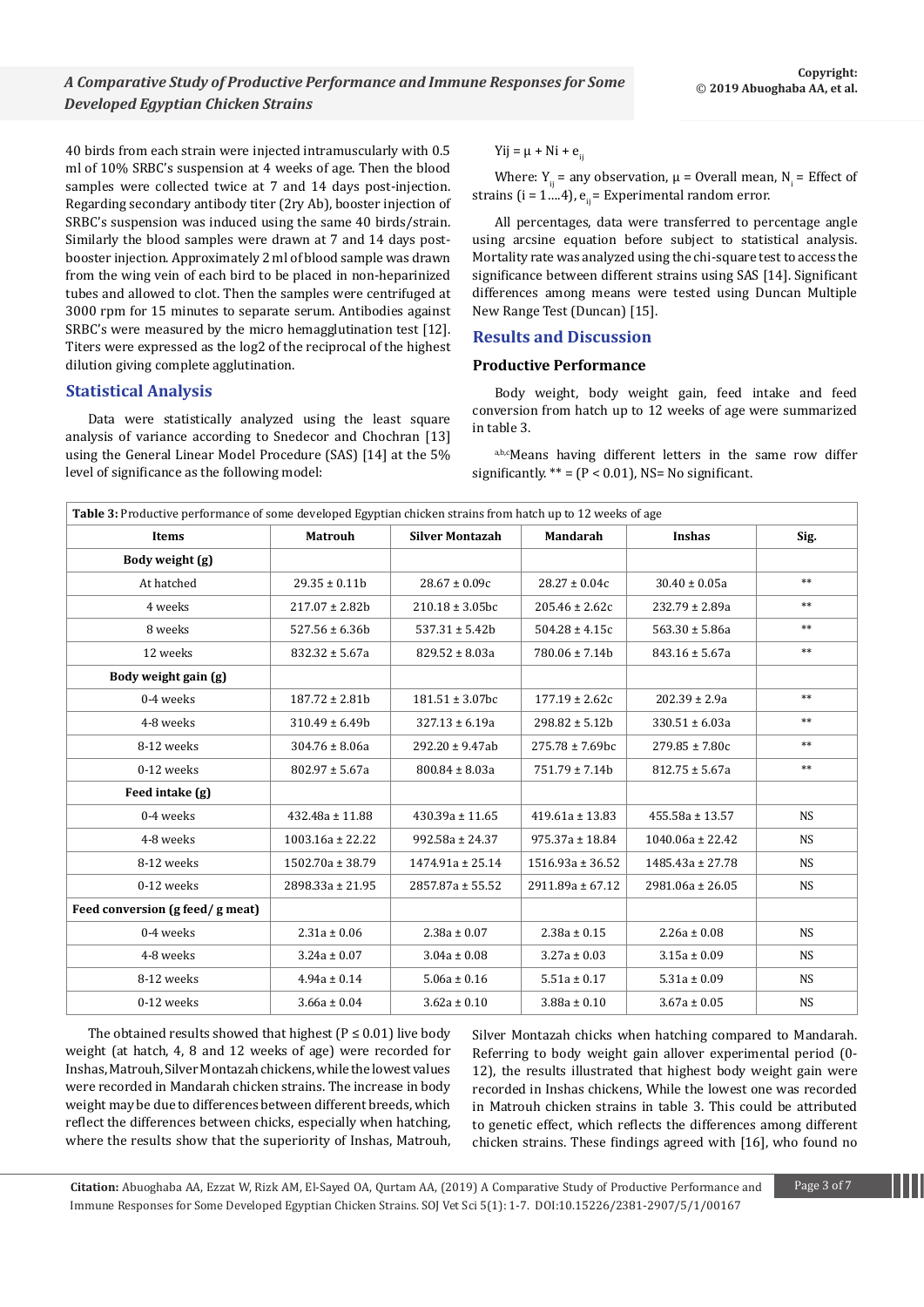significant differences in body weight for Golden Montazah and Matrouh chickens at 12 weeks of age. Also, the findings of [17] showed no significant differences between Matrouh and Golden-Montazah chickens at different ages.

However, there were no significant strain differences in feed intake and feed conversion thorough experimental period. Similar results showed no significant strain differences between Silver Montazah and Matruoh in feed conversion during all studied periods except, within the period from 8 -12 weeks of age [18]. It is well established the negative relationship between the powerful immunity of chicken and their feed intake as well as their growth rates [2]. Since the avian's immune system mild stimulation like those associated with vaccination can change greatly nutrient dynamics causing reduced feed intake and development [6]. Immune defenses are energetically expensive by multiple mechanisms. However, the most important one is protein turnover that is used to resist pathogen through lymphocyte proliferation, antibody production and cytokine release, in addition to repair of damaged cells and tissues. The accelerated protein catabolism leads to protein malnutrition and wasting of body tissue with subsequent loss of body weight [18,19].

All the previous maneuvers could confirm our results concerning superiority of Mandarah strain regarding immune response and trade off their productive performance. On the contrary, Inshas strain expressed superior Feed Intake (FI) and Body Weight Gain (BWG) with inferior immune responses. Similarly, the selection of chicken's strains having high body weight exhausted the energy needed for many vital traits including immune response [20].

The mortality rate of the testing strains along for the whole time of the experiment is expressed in figure 1. Mandarah strain showed the lowest ( $P \le 0.05$ ) mortality rate followed by Matrouh and Silver Montazah. Inshas strain had the highest ( $P \le 0.05$ ) mortality rate. These results may be attributed to the genetic make-up of Mandarah that demonstrated the superiority of both humoral and cell-mediated acquired immune responses. In this context, Egyptian Fayoumi breeds possess strong innate immune barriers that interfere with the entry of pathogens to target cells and proliferation within them and hence reducing occurrence of infection [21].



## **Humoral Immune Response**

#### **Primary and Secondary Antibody Titers against SRBC's**

Figures 2 and 3 revealed the primary and secondary antibody titer against Sheep Red Blood Cells (SRBC's). The results showed that both primary and secondary antibody titers against SRBC's were significantly higher ( $P \le 0.05$ ) in Mandarah strain, while Inshas strain recorded the lower ( $P \le 0.05$ ) value. The best showed humoral immune response against SRBC's of Mandarah strain was attributed to its pedigree that results from crossing between Dokki-4 and Alexandria. The grandparents of both Dokki-4 and Alexandria originate from El-Fayoumi strain. As known, the disease resistance and immune responses in chicken were controlled by the genetic effect [3], therefore, both of primary and secondary responses against SRBC's are regulated by the quantitative of the genetic [8]. Moreover, it is well established that Fayoumi breed shows the best immunological response among local native chickens, which has superiority in antibody production, due to better handling of antigen by macrophages [22] and high activity of lymphocytes [4]. Additionally, the results of [22] reported that Fayoumi chickens recorded the highest primary and secondary immune responses against SRBC's. On the contrary the worst antibody titers of Inshas strain are realistic, as Inshas is produced by crossing between Sinai strain and White Plymouth Rock breeds that are foreign strains having a genetically low immune response.

**Citation:** Abuoghaba AA, Ezzat W, Rizk AM, El-Sayed OA, Qurtam AA, (2019) A Comparative Study of Productive Performance and Page 4 of 7 Immune Responses for Some Developed Egyptian Chicken Strains. SOJ Vet Sci 5(1): 1-7. DOI:10.15226/2381-2907/5/1/00167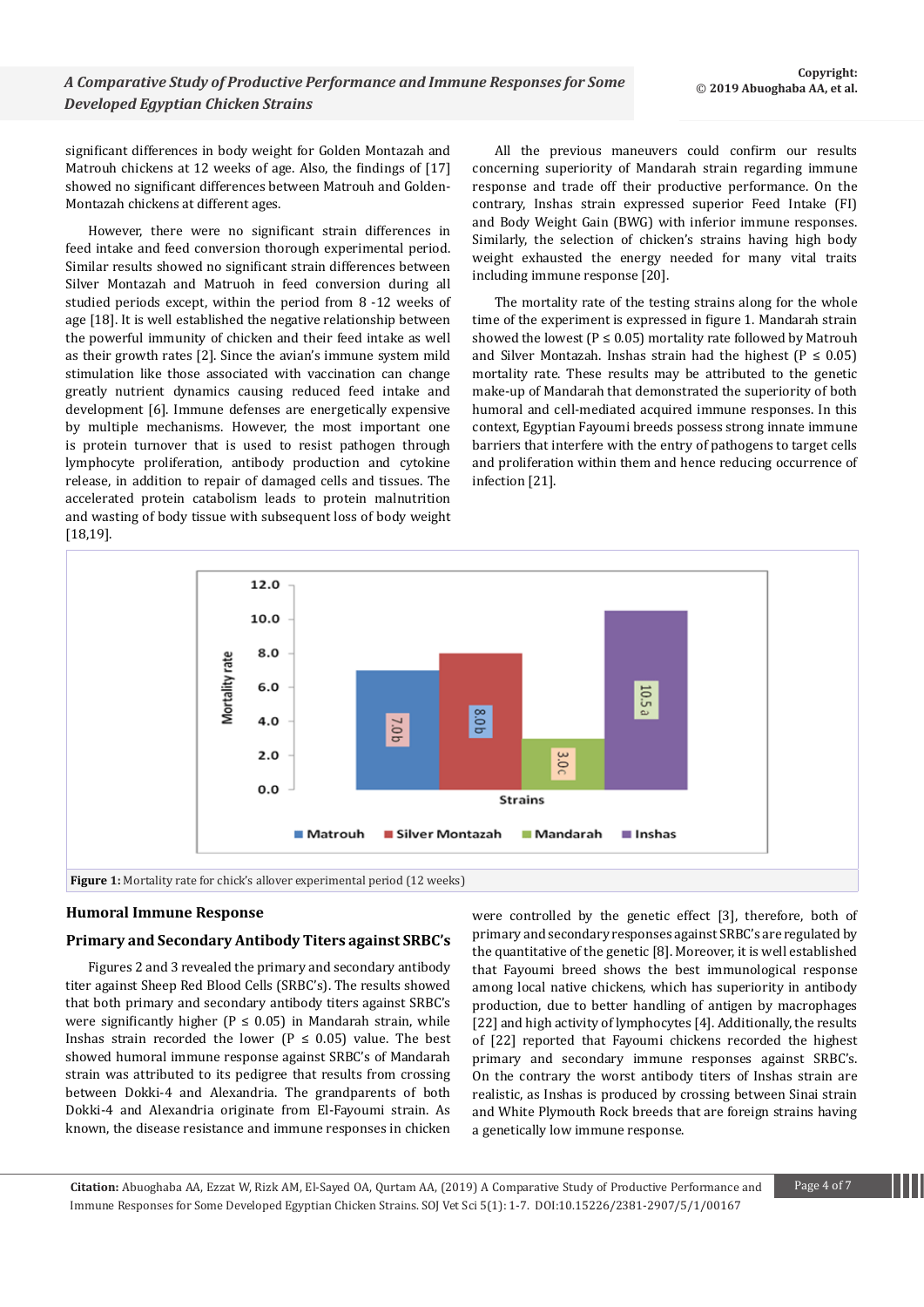*A Comparative Study of Productive Performance and Immune Responses for Some Developed Egyptian Chicken Strains*



**Figure 2:** Primary antibody titers against Sheep Red Blood Cells (SRBC's) at different days post immunization\*



#### **Antibody Titers against NDV and AIV**

Antibody titers against NDV and AIV are presented in figure 4. The obtained results indicated that highest level ( $P \le 0.05$ ) of antibody titers was estimated in Mandarah chicken strain, while the lowest ( $P \le 0.05$ ) value was recorded in Inshas chicken strain. Also, Matrouh and Silver Montazah chicken strains were significantly less than Mandarah with NDV values, while they were significantly similar to Mandarah concerning AIV. The highest value could be attributed to improved immune responses of chickens. The selection for enhanced humoral immune response to SRBC's resulted in better response to antigenic components of several vaccines that are currently important in poultry husbandry [23]. These vaccines included NDV, Infectious Bronchitis Virus (IBV) and Infectious Bursal Disease Virus (IBDV). This could explained the superiority of Mandarah strain against NDV and AIV. It is worthy to mention that Fayoumi strain is involved in both sides of grandparents of Mandarah. The challenged four native Egyptian breeds (Gimmizah, Sina, Dandrawi and Mandarah) with very virulent IBV and virulent NDV, found that Mandarah chickens recorded higher genetic resistance to both viral infections, which indicated that the genetic constitution of Fayoumi strain provided better resistance against challenge with La-Sota NDV strain at 21 days of age than that of White Leghorn chickens [24].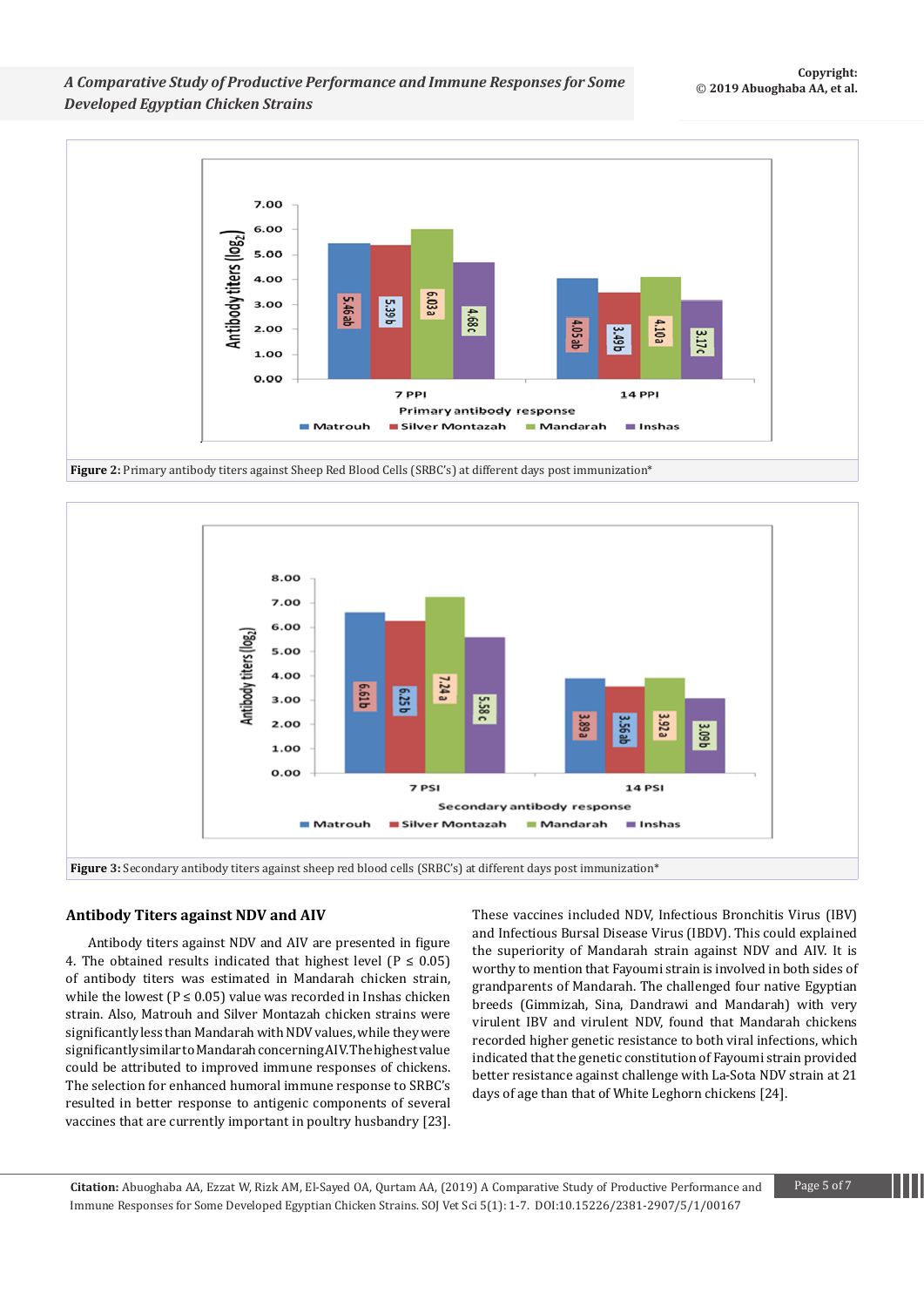

## **Conclusion**

The obtained results concluded that Mandarah chicks have the highest immune responses, which can be used for immune selection, while Inshas chicks can be selection for best strain in the production performance. Finally, it may be recommended to crossing between Mandarah and Inshas strains to produce new strain having both high immune response and great growth performance.

## **Acknowledgments**

The authors would like to thank Animal Production Research Institute, Agriculture Research Center, Giza, Egypt.

## **Competing Interests**

The authors declare that they have no competing interests.

#### **References**

- 1. [Wimmers K, Ponsukili S, Hardge T, Valle-Zarate A, Mathur PK, Horst](https://www.ncbi.nlm.nih.gov/pubmed/10895305)  [P. Genetic distinctness of African, Asian and South American local](https://www.ncbi.nlm.nih.gov/pubmed/10895305)  [chickens. Anim Genet. 2000;31\(3\):159-165.](https://www.ncbi.nlm.nih.gov/pubmed/10895305)
- 2. [Rauw WM. Immune response from a resource allocation perspective.](https://www.ncbi.nlm.nih.gov/pubmed/23413205)  [Front Genet. 2012;3:267. doi: 10.3389/fgene.2012.00267](https://www.ncbi.nlm.nih.gov/pubmed/23413205)
- 3. [Dong Hu Y, Wen J, Zheng MQ, Liu RR, Chen JL, Zhu Q, et al. Correlated](https://www.medwelljournals.com/abstract/?doi=javaa.2012.2879.2884)  [responses to Bi-directional selection for sheep red blood cell titer](https://www.medwelljournals.com/abstract/?doi=javaa.2012.2879.2884)  [in White Leghorn. Journal of Animal and Veterinary Advances.](https://www.medwelljournals.com/abstract/?doi=javaa.2012.2879.2884)  [2012;11\(16\):2879-2884.](https://www.medwelljournals.com/abstract/?doi=javaa.2012.2879.2884)
- 4. [Adriaansen-Tennekes R, de Vries Reilingh G, Nieuwland MG,](https://www.ncbi.nlm.nih.gov/pubmed/19687271)  [Parmentier HK, Savelkoul HF. Chicken lines divergently selected](https://www.ncbi.nlm.nih.gov/pubmed/19687271)  [for antibody responses to sheep red blood cells show line-specific](https://www.ncbi.nlm.nih.gov/pubmed/19687271)  [differences in sensitivity to immunomodulations by diet. Part I:](https://www.ncbi.nlm.nih.gov/pubmed/19687271)  [Humoral parameters. Poult Sci. 2009; 88\(9\):1869-1878. doi: 10.3382/](https://www.ncbi.nlm.nih.gov/pubmed/19687271) [ps.2009-00159](https://www.ncbi.nlm.nih.gov/pubmed/19687271)
- 5. [Schwartzman JA, Ruby EG. Stress as a normal cue in the symbiotic](https://www.ncbi.nlm.nih.gov/pubmed/27004825)  [environment. Trends Microbiol. 2016;24\(5\):414-424. doi: 10.1016/j.](https://www.ncbi.nlm.nih.gov/pubmed/27004825) [tim.2016.02.012](https://www.ncbi.nlm.nih.gov/pubmed/27004825)
- 6. [Lochmiller RL, Deerenberg C. Trade-offs in evolutionary immunology:](https://onlinelibrary.wiley.com/doi/10.1034/j.1600-0706.2000.880110.x)  [just what is the cost of immunity? Oikos. 2000;88\(1\):87-98.](https://onlinelibrary.wiley.com/doi/10.1034/j.1600-0706.2000.880110.x)
- 7. [El-Safty S. Comparative study on some immunological traits in two](https://www.researchgate.net/publication/289356597_Comparative_study_on_some_immunological_traits_in_two_different_genetic_groups_of_chicken)  [different genetic groups of chicken. Veterinary World. 2012;5\(11\):645-](https://www.researchgate.net/publication/289356597_Comparative_study_on_some_immunological_traits_in_two_different_genetic_groups_of_chicken) [650.](https://www.researchgate.net/publication/289356597_Comparative_study_on_some_immunological_traits_in_two_different_genetic_groups_of_chicken)
- 8. [Van der Zijpp AJ, Frankena K, Boneschauscher J, Nieuwland MG.](https://www.ncbi.nlm.nih.gov/pubmed/6866895)  [Genetic analysis of primary and secondary immune responses in the](https://www.ncbi.nlm.nih.gov/pubmed/6866895)  [chicken. Poult Sci. 1983;62\(4\):565-572. doi: 10.3382/ps.0620565](https://www.ncbi.nlm.nih.gov/pubmed/6866895)
- 9. Feed Composition Tables For Animal and Poultry Feedstuffs Used In Egypt 2001. Technical bulletin No.1, central lab for Feed and food; Ministry of Agriculture, Egypt.
- 10.Hanson RP. Newcastle disease. In Disease of Poultry Sixth Edition. MS Hofstad, BW Calnek, CF Helmboldt WM Reid and HW. Yoder Jr, ed. Iowa State University Press, Ames. Iowa 50010, USA. 1972:639-640.
- 11.[Pedersen JC. Hemagglutination-inhibition test for avian influenza](https://www.ncbi.nlm.nih.gov/pubmed/18370041)  [virus subtype identification and the detection and quantitation of](https://www.ncbi.nlm.nih.gov/pubmed/18370041)  [serum antibodies to the avian influenza virus. Methods Mol Biol.](https://www.ncbi.nlm.nih.gov/pubmed/18370041)  [2008;436:53-66. doi: 10.1007/978-1-59745-279-3\\_8](https://www.ncbi.nlm.nih.gov/pubmed/18370041)
- 12.[Hay FC, Westwood OMR. Practical Immunology. 4thEd. New Jersey:](https://onlinelibrary.wiley.com/doi/book/10.1002/9780470757475)  [Wiley-Blackwell. 2002.](https://onlinelibrary.wiley.com/doi/book/10.1002/9780470757475)
- 13.[Snedecor GW, Cochran WG. Statistical Methods. 8th Ed. The Iowa State](https://trove.nla.gov.au/work/10694367)  [Univ, Press, Ames, Iowa, USA. 1982:507.](https://trove.nla.gov.au/work/10694367)
- 14.SAS Institute. SAS / DSTAT Users Guide. SAS Institute Inc., Cary, Nc. 2004.
- 15.Duncan DB. Multiple range and multiple F tests. Biometrics. 1955;11(1):1-42.
- 16.El-Soudany SMM. Effect of Rearing System on performance of Chickens. MSC. Thesis Fac2 Agric. Ain Shams Univ. Egypt. 2000;31-97.